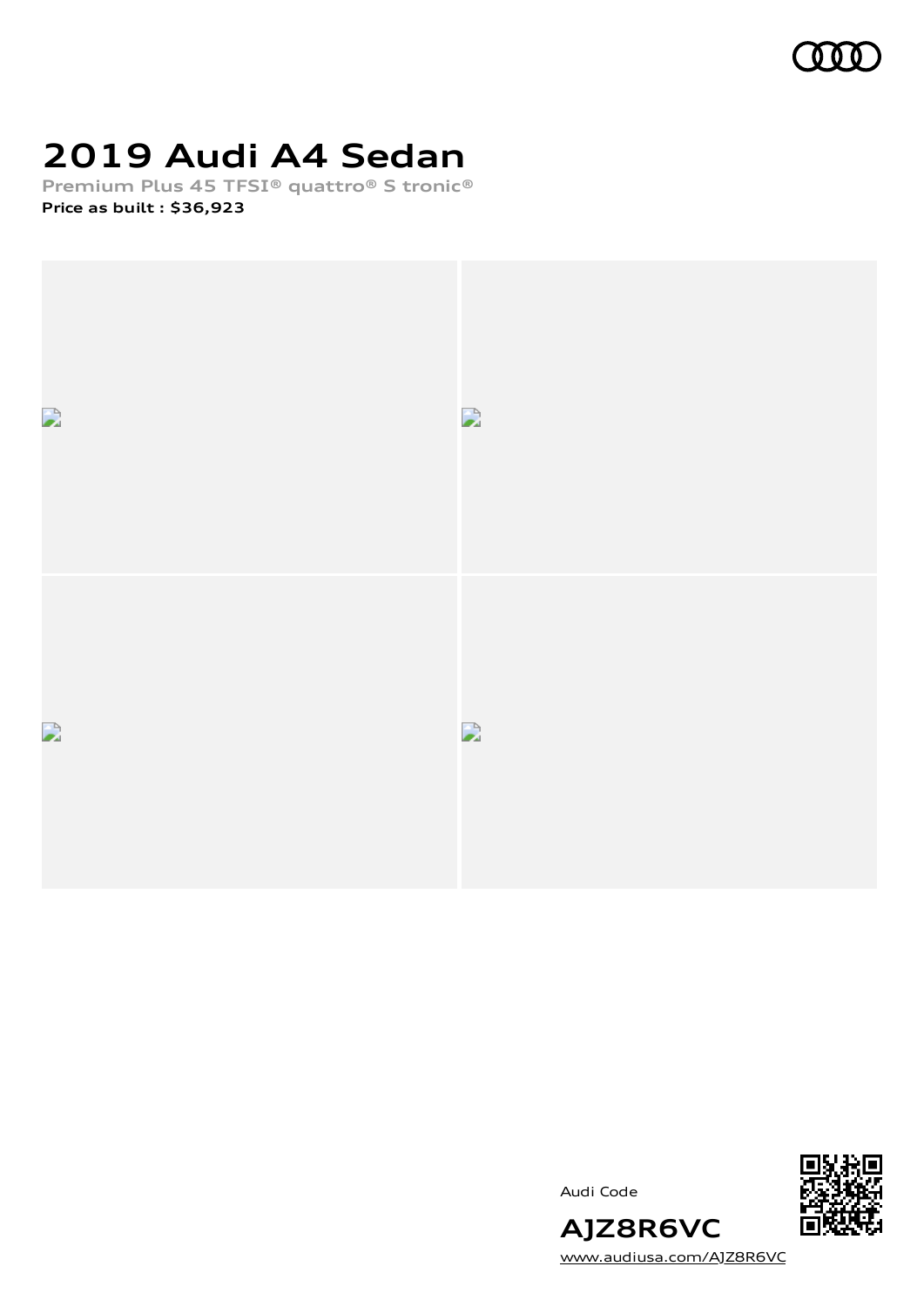## **Summary**

### **Audi 2019 Audi A4 Sedan** Premium Plus 45 TFSI® quattro® S tronic®

**Price as buil[t](#page-8-0)** \$36,923

### **Exterior colour**

Brilliant Black

### D

### **Further Information**

|                 | N٥           |
|-----------------|--------------|
| Mileage         | 24,506 miles |
| Type of vehicle | Used car     |

**Warranty**

### **Interior colour**

| Seats     | Nougat Brown |
|-----------|--------------|
| Dashboard | Black        |
| Carpet    | Black        |
| Headliner | Black        |

### **Audi Code** AJZ8R6VC

**Your configuration on www.audiusa.com** [www.audiusa.com/AJZ8R6VC](https://www.audiusa.com/AJZ8R6VC)

**Commission number** b0fec8180a0e09af5ee7

### **Technical Specifications**

Engine type 2.0-liter four-cylinder Displacement/Bore and 1,984/82.5 x 92.8 cc/mm stroke Torque 273 lb-ft@rpm Top track speed 130 mph mph Acceleration (0 - 60 mph) 5.6 seconds seconds Recommended fuel Premium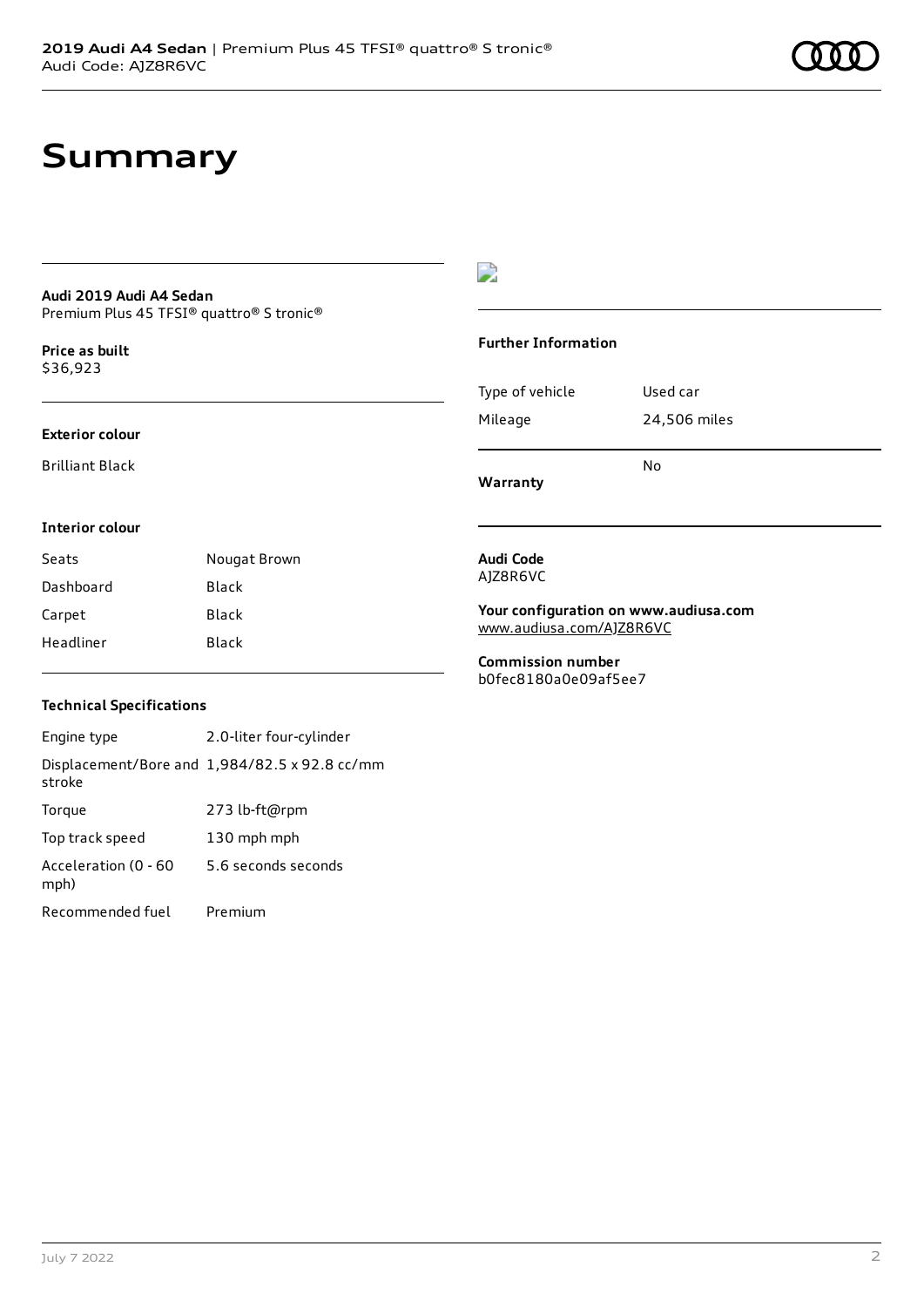

## **Standard features**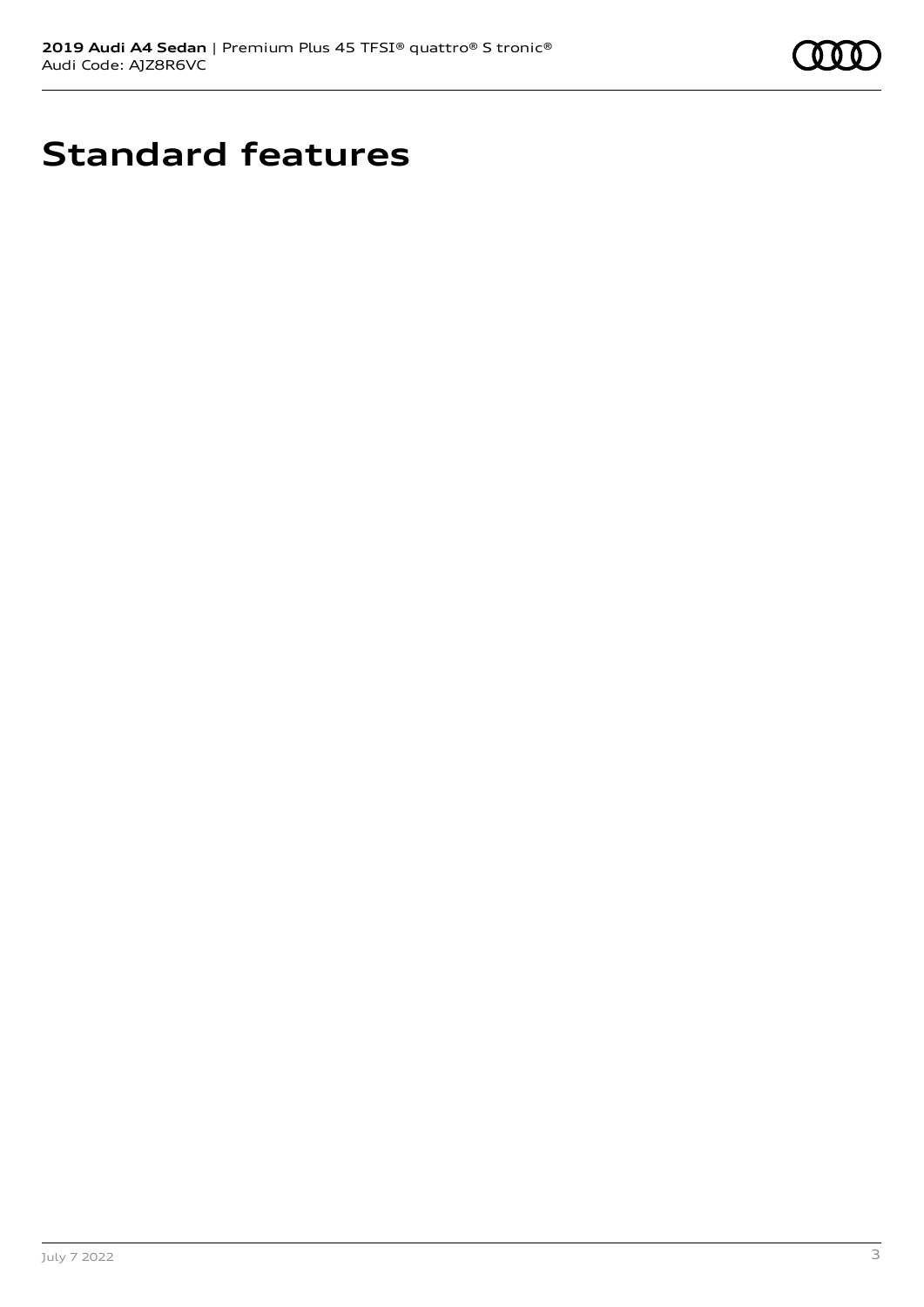## **Dealer remarks**

Brilliant Black 2019 Audi A4 2.0T Premium Plus quattro 18" Wheel Package, Alarm System w/Motion Sensor, All-Weather Floor Mats, Aluminum Ellipse Inlays, Audi Advanced Key, Audi Connect PRIME & PLUS, Audi MMI Navigation Plus w/MMI Touch, Audi Pre Sense Rear, Audi Side Assist w/Rear Cross Traffic Assist, Audi Virtual Cockpit, Auto-Dimming Exterior Mirrors, Bang & Olufsen Sound System w/3D Sound, Black Cloth Headliner, Cold Weather Package, Convenience Package, Front Sport Seats, Heated Rear Seats, Heated Steering Wheel, Leatherette Covered Center Console & Door Armrests, LED Headlights, Memory for Driver's Seat, Parking System Plus, Power Folding Exterior Mirrors, Premium Plus Package, SiriusXM Satellite Radio, Sport Package, Sport Suspension, Wheels: 18" 10-Spoke-V Design. Certified. Priced below KBB Fair Purchase Price! Odometer is 9845 miles below market average! AUDI CERTIFIED!! 5YRS/UNLIMITED MILES OF AUDI FACTORY BACKED WARRANTY FROM THE ORIGINAL IN SERVICE DATE!!

Buy with confidence from Iowa's ONLY LOCALLY OWNED and operated Audi retailer. We are committed to your long term satisfaction.

Audi Certified pre-owned Details:

\* Transferable Warranty

\* Limited Warranty: 12 Month/Unlimited Mile beginning after new car warranty expires or from certified purchase date

\* Vehicle History

\* Includes 24/7 Roadside Assistance emergency towing, collision, jump start, flat tire change, emergency fuel service, lock-out service, extrication service, Audi assist, CARFAX Vehicle History Report and SiriusXM satellite radio complimentary 90 day subscription. If Audi New Vehicle Limited Warranty (NVLW) coverage remains at time of CPO purchase, CPO Limited Warranty Coverage commences upon expiration of NVLW and continues until 5 years from vehicle's original in-service date with no mileage limitation. If NVLW coverage has expired at time of CPO purchase, CPO Limited Warranty coverage commences at time of purchase and continues for 12 months with no mileage limitation. Limited warranty is transferable between private parties.

- \* Warranty Deductible: \$0
- \* Roadside Assistance
- \* 300+ Point Inspection

2019 Audi A4 2.0T Premium Plus quattro 4D Sedan quattro 2.0L I4 TFSI DOHC 7-Speed Automatic S tronic

23/34 City/Highway MPG 23/34 City/Highway MPG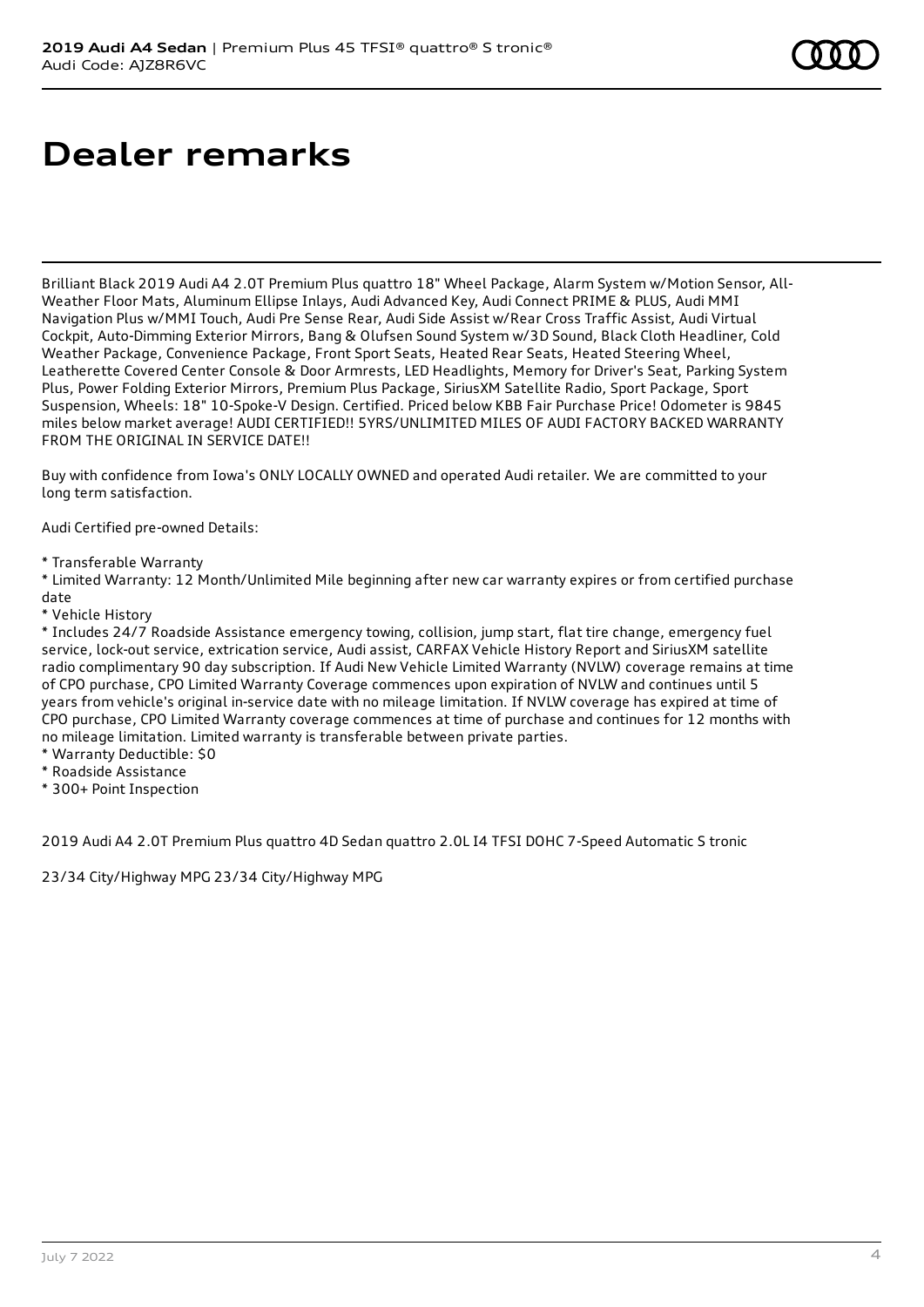## **Technical Specifications**

July 7 2022 5

## **Engineering | Performance**

**Electrical system**

Engine type 2.0-liter four-cylinder

Alternator 14 Volt - 110-150A Battery 12 Volt - 420A/70Ah

| Acceleration (0 - 60<br>mph)                | 5.6 seconds seconds                           |
|---------------------------------------------|-----------------------------------------------|
| Power Level                                 | 45                                            |
| Engine block                                | Cast-iron                                     |
| Induction/fuel injection Turbocharged/TFSI® |                                               |
| Cylinder head                               | Aluminum-alloy                                |
| Max. output ps/hp                           | 248 @ rpm                                     |
| stroke                                      | Displacement/Bore and 1,984/82.5 x 92.8 cc/mm |
| Top track speed                             | 130 mph mph                                   |
| Torque                                      | 273 lb-ft@rpm                                 |
| Valvetrain                                  | 16 valve DOHC with Audi valvelift             |

### **Transmission | Drivetrain**

| Gear ratios: 6th         | 0.508:1                                                                                                     |
|--------------------------|-------------------------------------------------------------------------------------------------------------|
| Gear ratios: Final Drive | 4.270:1                                                                                                     |
| Gear ratios: 7th         | 0.386:1                                                                                                     |
| Gear ratios: 4th         | 1.057:1                                                                                                     |
| Transmission             | Seven-speed S tronic <sup>®</sup> dual-clutch<br>transmission with quattro <sup>®</sup> all-<br>wheel drive |
| Gear ratios: 5th         | 0.738:1                                                                                                     |
| Gear ratios: 2nd         | 2.190:1                                                                                                     |
| Gear ratios: 3rd         | 1.517:1                                                                                                     |
| Gear ratios: Reverse     | 2.750:1                                                                                                     |
| Gear ratios: 1st         | 3.188:1                                                                                                     |

### **Steering**

| Steering type                             | Electromechanical speed-sensitive<br>power steering system |
|-------------------------------------------|------------------------------------------------------------|
| Turning diameter, curb-38.1 ft<br>to-curb |                                                            |
| Steering ratio                            | 15.9:1                                                     |

### **Suspension**

| Front axle | Five-link front independent steel<br>spring suspension |
|------------|--------------------------------------------------------|
| Rear axle  | Five-link rear independent steel<br>spring suspension  |

### **(1/2)**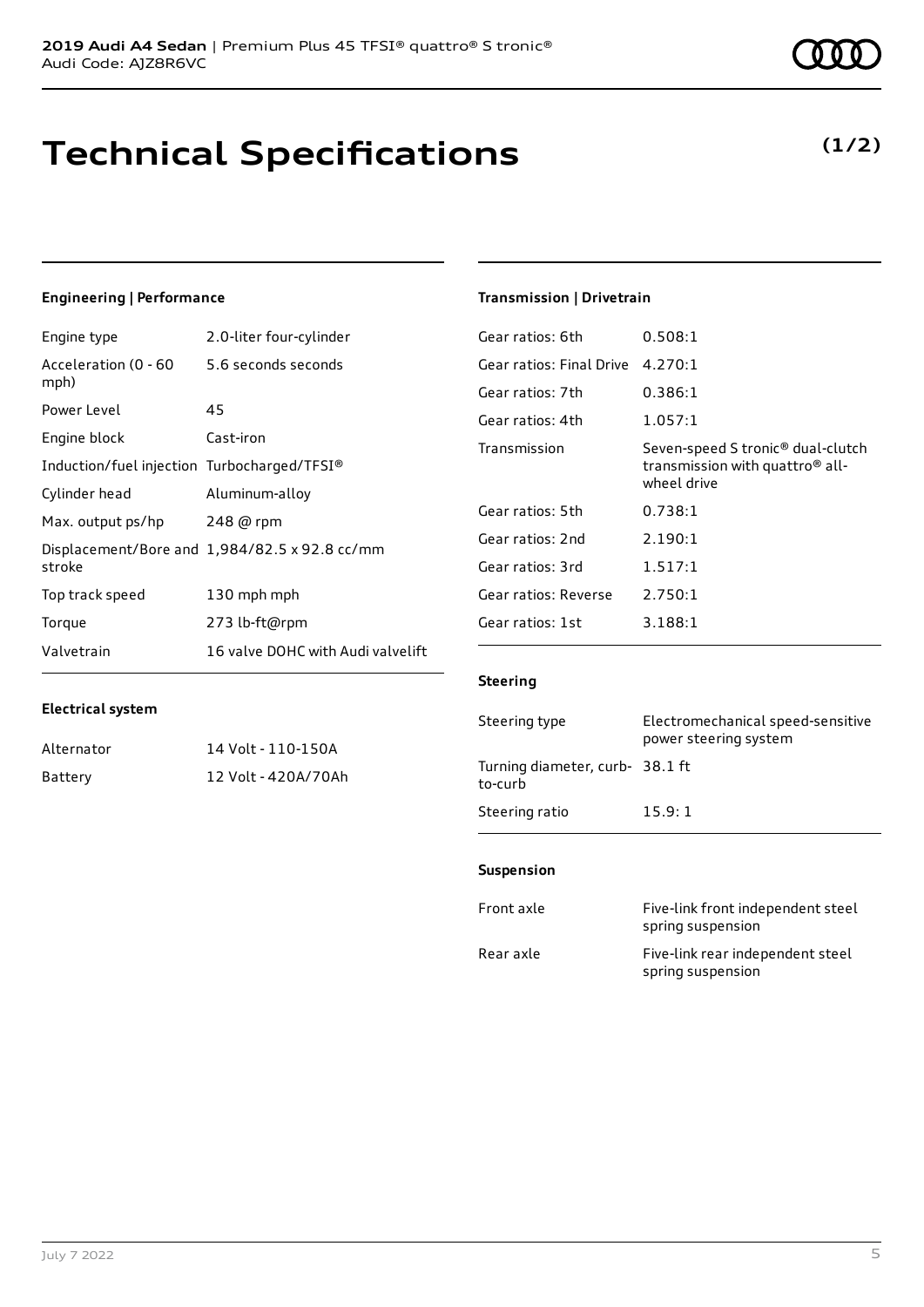## **Technical Specifications**

### **Brakes**

| Front brakes                                                                                                                                                                                                                            | 13.3 (ventilated disc) in                 | Seating capacity                | 5         |
|-----------------------------------------------------------------------------------------------------------------------------------------------------------------------------------------------------------------------------------------|-------------------------------------------|---------------------------------|-----------|
| Rear brakes                                                                                                                                                                                                                             | 13.0 (ventilated disc) in                 | Shoulder room, rear             | 54.5 in   |
| Parking brake                                                                                                                                                                                                                           | Electromechanical                         | Head room with front<br>sunroof | 38.9 in   |
|                                                                                                                                                                                                                                         |                                           | Leg room, rear                  | 35.7 in   |
| <b>Body</b>                                                                                                                                                                                                                             |                                           | Shoulder room, front            | 55.9 in   |
| Material<br>Lightweight construction<br>technology - multi-material body<br>construction (steel and aluminum<br>composition) and multistep anti-<br>corrosion protection<br>Multistep anti-corrosion protection<br>Corrosion protection | Head room with rear<br>sunroof            | 37.4 in                         |           |
|                                                                                                                                                                                                                                         |                                           | Leg room, front                 | $41.3$ in |
|                                                                                                                                                                                                                                         | Cargo volume, rear<br>seatbacks up/folded | $13.0/-$ cu ft, cu ft           |           |
|                                                                                                                                                                                                                                         |                                           |                                 |           |

**Interior measurements**

### **Warranty | Maintenance**

| Warranty    | 4-Year/50,000 mile Audi New<br>Vehicle Limited Warranty                                  |
|-------------|------------------------------------------------------------------------------------------|
| Maintenance | 12-month/10.00 mile (whichever<br>occurs first) NO CHARGE first<br>scheduled maintenance |

### **Exterior Measurements**

| Height                           | 56.2 in   |
|----------------------------------|-----------|
| Overall width without<br>mirrors | 72.5 in   |
| Length                           | 186.1 in  |
| Wheelbase                        | 111.0 in  |
| Drag coefficient                 | $0.27$ Cw |
| Overall width with<br>mirrors    | 79.6 in   |
| Track rear                       | $61.2$ in |
| Track front                      | 61.9 in   |
| Curb weight                      | 3,627 lb  |

**(2/2)**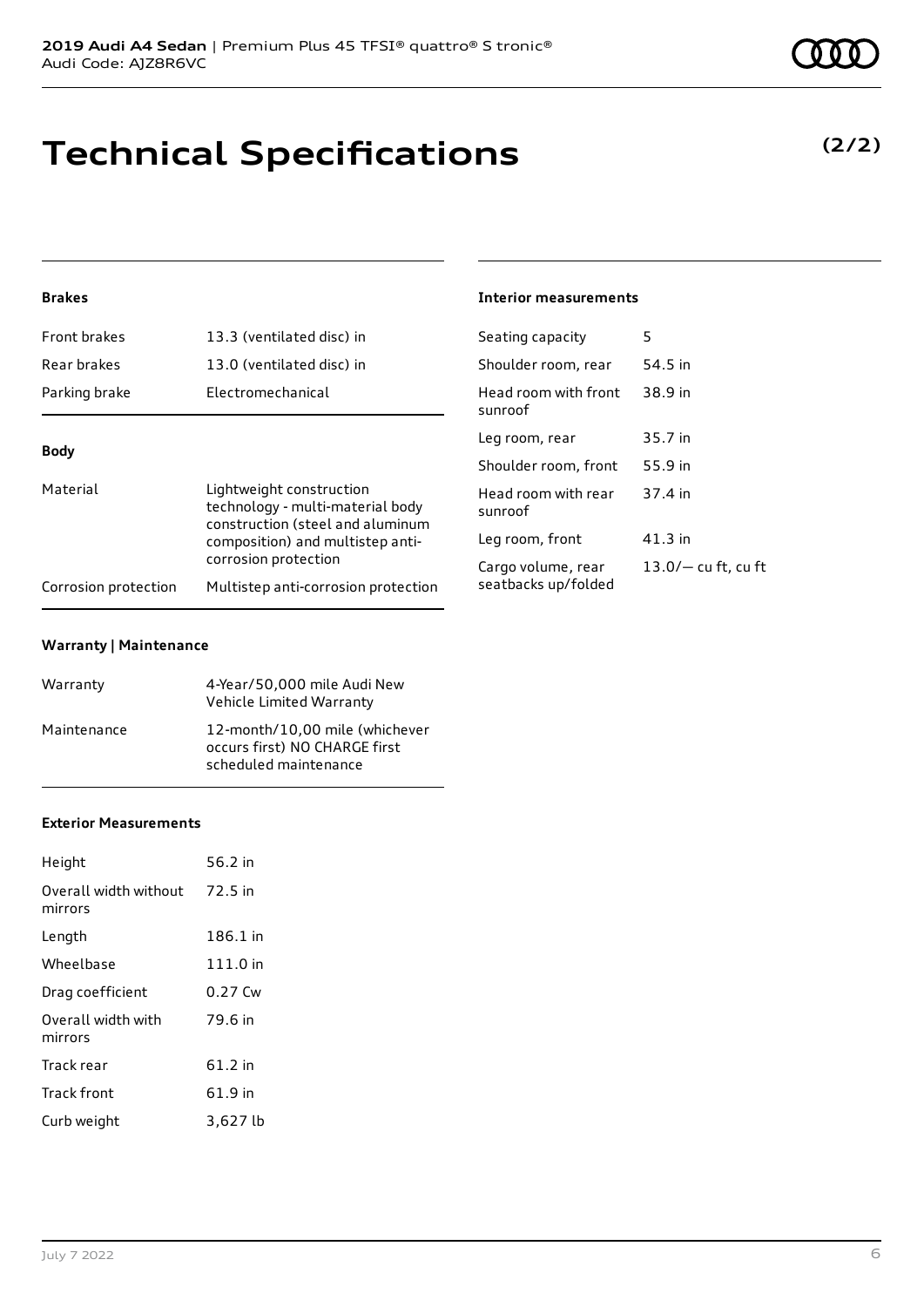## **Consumption- and emission**

**Consumption by NEDC**

combined 27 mpg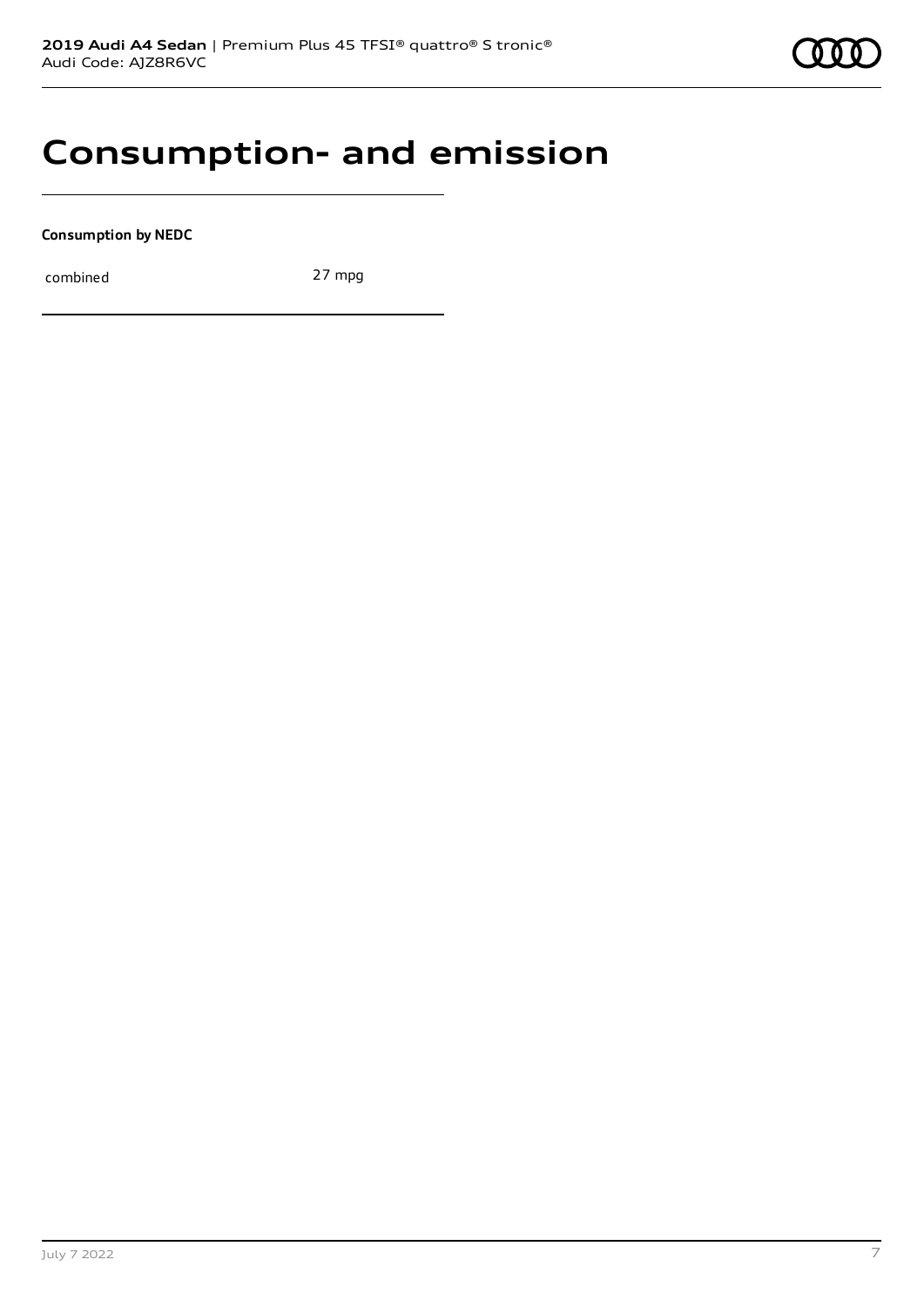## **Contact**

Dealer **Audi Iowa City**

809 Highway 1 W 52246 Iowa City IA

Phone: +13193542550 FAX: 3193376030

www: [https://www.carouseliowacityaudi.com](https://www.carouseliowacityaudi.com/)